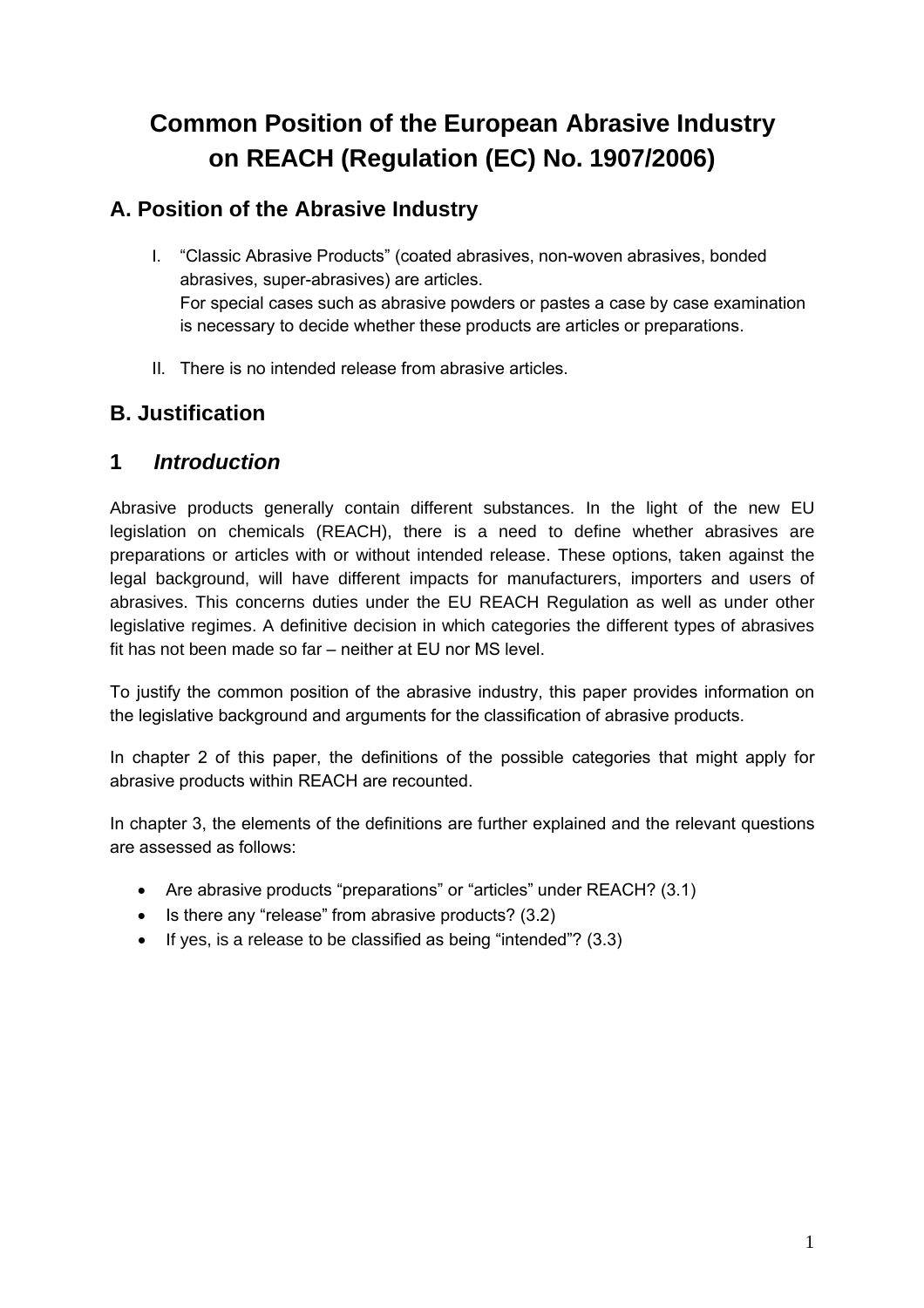Schematic of the systematic approach for the decision process.

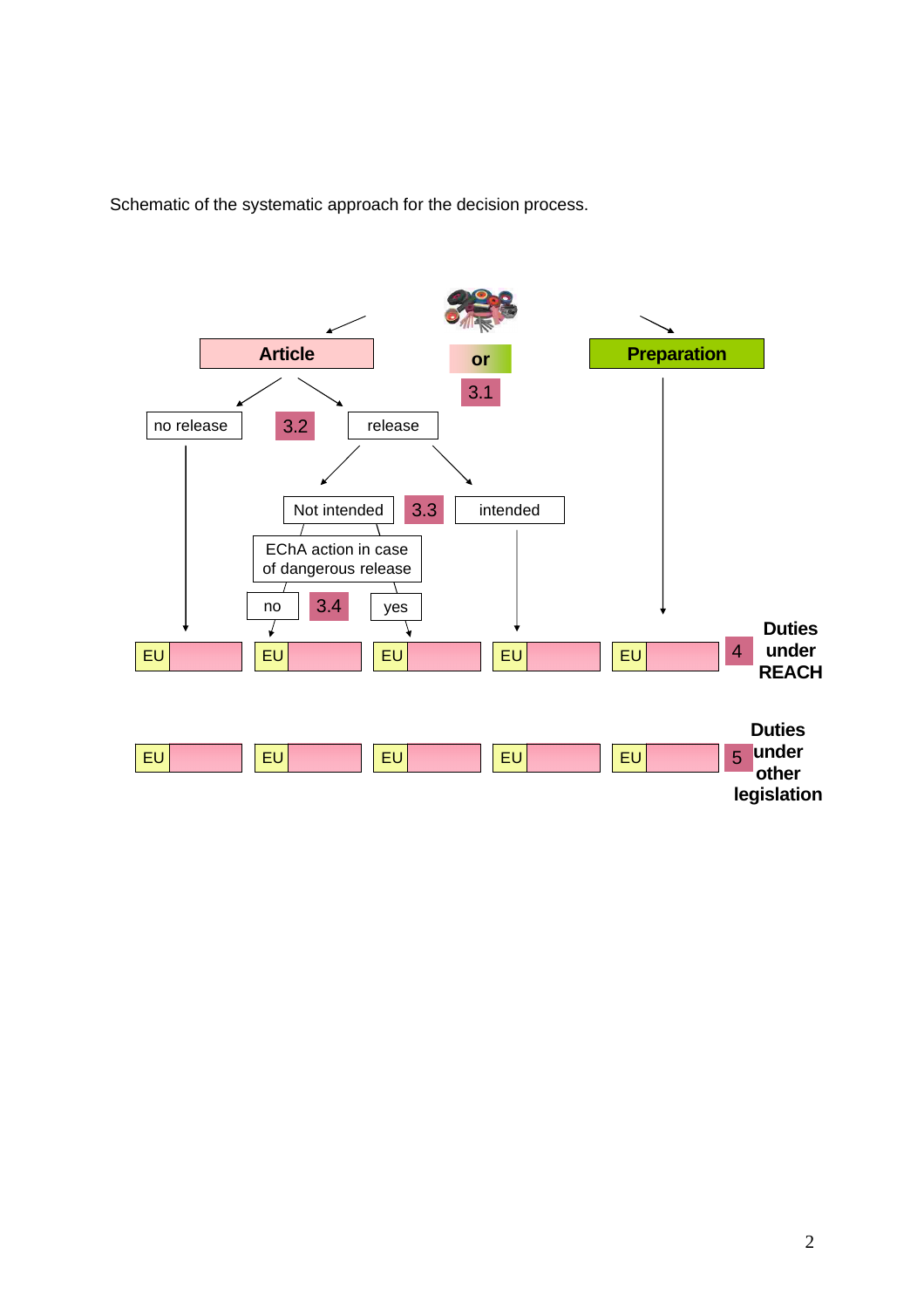# **2** *REACH definitions of the possible categories*

### **2.1 Articles**

### *Definition*

According to Article 3 subpara 3 of REACH Regulation (EC) Nr. 1907/2006, an article is defined as

> "an object which during production is given a special shape, surface or design which determines its function to a greater degree than does its chemical composition".

### **2.2 Preparations**

#### *Definition*

According to Article 3 subpara 2,

"*Preparation* means a mixture or solution composed of two or more substances", a substance according to Article 3 subpara 1 being defined as "*…* a chemical element and its compounds in the natural state or obtained by any manufacturing process, including any additive necessary to preserve its stability and any impurity deriving from the process used, but excluding any solvent which may be separated without affecting the stability of the substance or changing its composition".

### **2.3 (Intended) Release from an article**

The notions "release" and "intended release" are not defined in the REACH Regulation but broadly in Draft RIP  $3.8^1$ . Examples within the Draft RIP 3.8 are given in situations where an intended release arises. Release generally is regarded as being intended if it provides the major function or an added value to the use of the article (for a more detailed analysis see chapter 3.3).

<sup>&</sup>lt;sup>1</sup> REACH Implementation Project 3.8 prepared by the European Commission in co-operation with Member States, industry and other stakeholders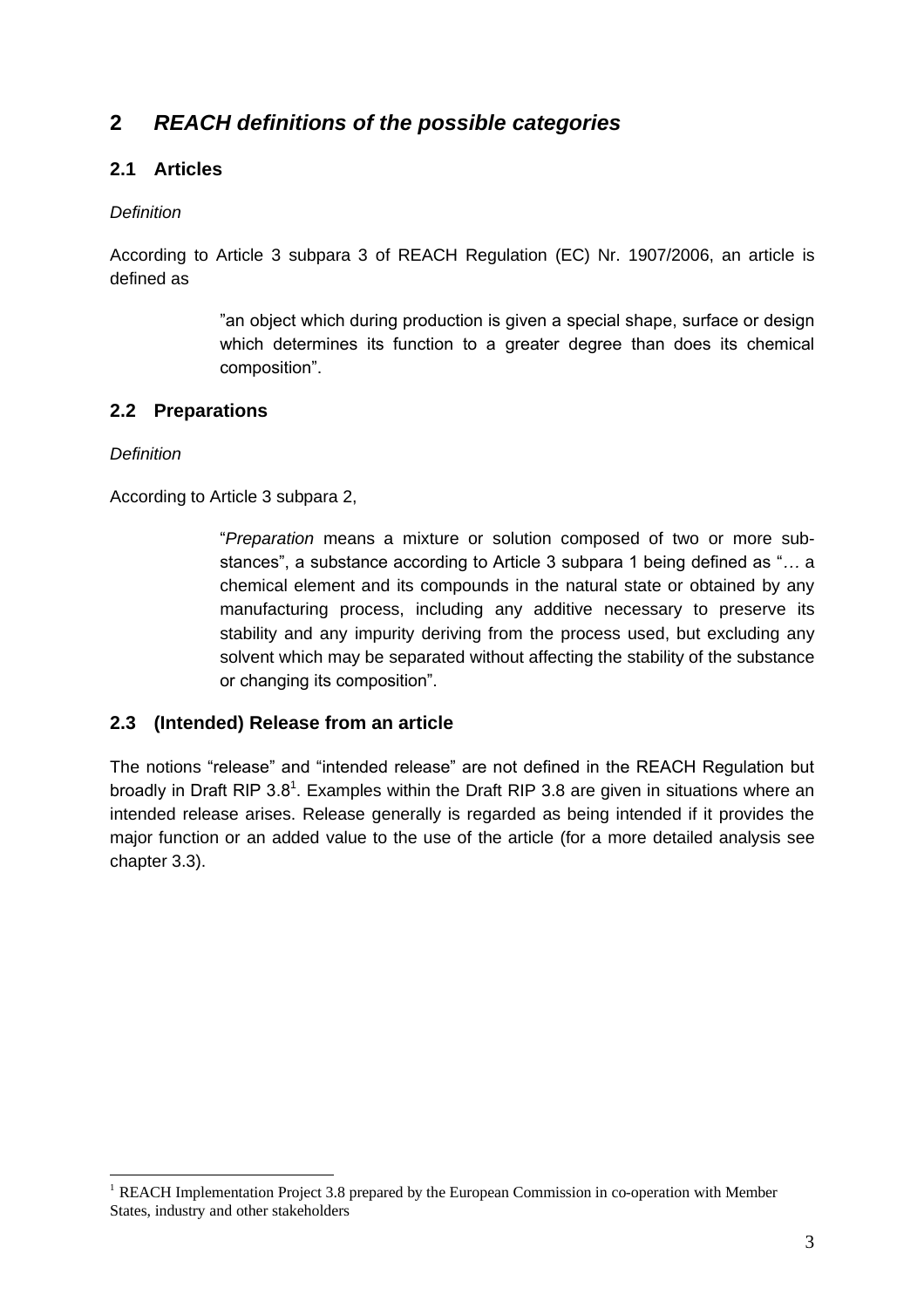# **3** *Relevant questions for the assessment of obligations*

The method of this assessment follows the instruction as presented in the "Draft Technical Guidance Document on requirements for substances in articles" (Draft RIP 3.8). Although Draft RIP 3.8 does not provide binding rules, it will be most probably the reference document for legislative bodies, authorities and private stakeholders.





Following the REACH definition "an article is an object which during production is given a special shape, surface or design which determines its function to a greater degree than does its chemical composition." An item can never be a preparation and an article at the same time.

### *Explanation*

According to Draft RIP 3.8, the elements of this definition have to be understood as follows:

- The *function* of an object is determined by the purpose of its use ("Why is the object used?")
- The *shape* of an object is its two or three dimensional form (depth, width and height)
- *Surface* means the outmost layer of the object
- *Design* means the arrangement of the "elements of design" in such a way as to best accomplish a particular purpose

An article may be ready for final use but may also be combined with other articles as a complex article consistent of several sub-units e.g. as a computer or a car. Furthermore, the article may be further processed as e.g. aluminium alloy cast piece.

### *3.1.1 Categories of abrasives lacking "shape"*

There are some special cases of abrasive products which might not meet the criteria of an article because they lack the required "shape" in the sense of the REACH definition as they do not have a two or three dimensional form. This might concern abrasives placed on the market in the form of pastes, powders or granulates.

For these special cases the statement of Draft RIP 3.8 is relevant, that "powders giving a specific shape, e.g. metallic powder to be used as a reinforcing material in an adhesive, should not be considered as articles". Such products as polishes therefore might be regarded as preparations.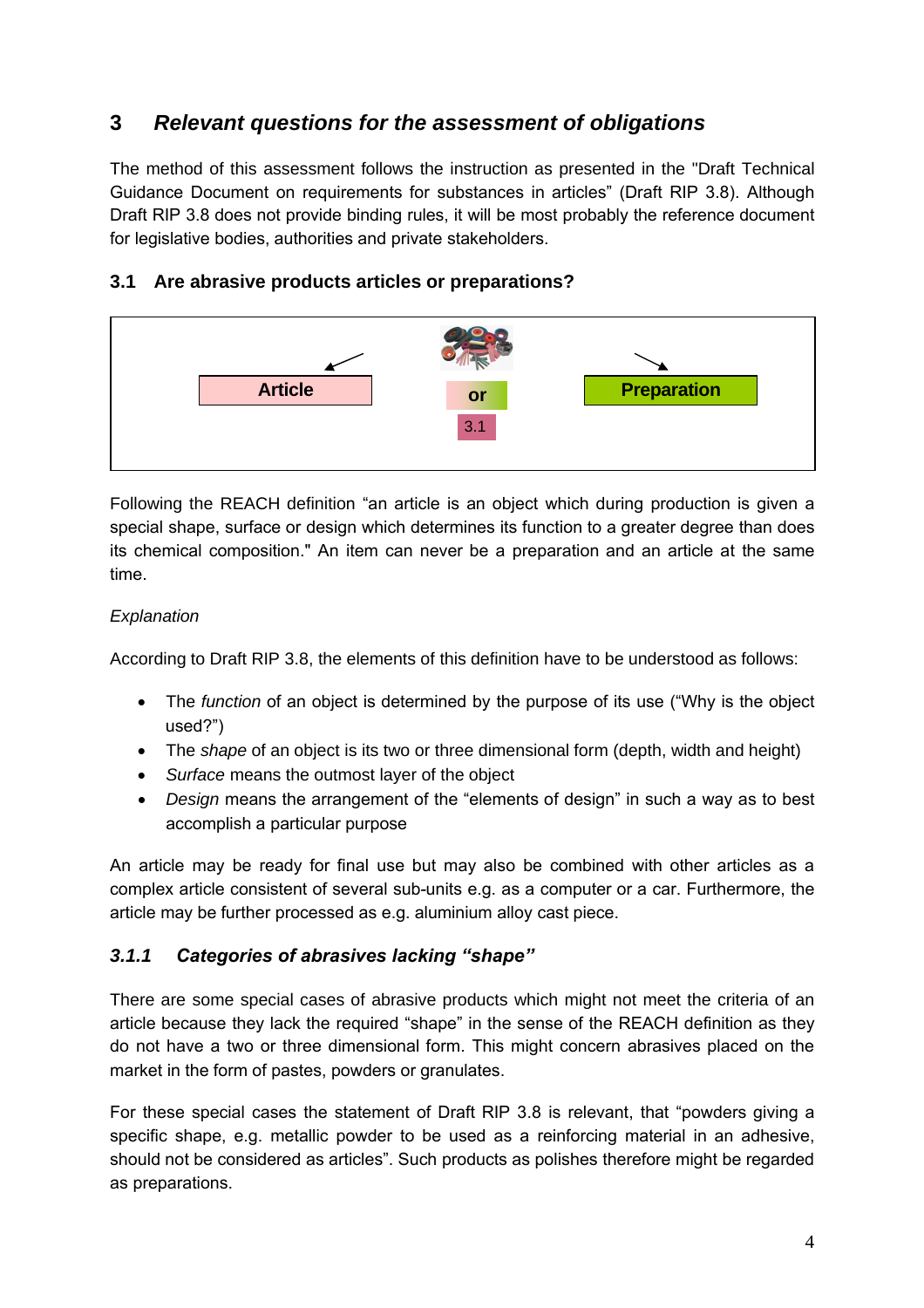### *3.1.2 Coated abrasives, bonded abrasives / super-abrasives*

(a) *Special shape, surface or design which determines its function to a greater degree than does its chemical composition*

Coated Abrasives exist in the form of discs, sheets, belts, and in a variety of other shapes and forms depending on the application. The same product might be found in any of these forms depending on the stiffness or particular strength requirements needed for the particular application. Coated abrasives can be produced using a range of backings from thermoplastic materials, paper, fibre, cloths or combinations thereof.

Non-woven abrasives also exist in the form of discs, sheets, belts and in a variety of other shapes and form depending on the application.

Bonded abrasives can be of a variety of bonds including metal, inorganic and organic. In most cases bonded abrasives are shaped in the form of a wheel or disc. Super-abrasives can be of the same bonds as bonded abrasives.

The shape and particularly the surface of these objects are especially designed for the abrasive effect.

**Conclusion**: Shape and surface are essential for the use of abrasives.

Thus coated abrasives, non-woven abrasives, bonded abrasives and super abrasives are articles.

#### *(b) Traditional comprehension*

Draft RIP 3.8 confirms that the European Commission had no intention to change the current interpretation of substances and preparations vis-à-vis articles. That which has been currently regarded as an article under the former chemicals legislation should continue to be regarded as an article under REACH.

Although the former European legislation on chemicals does not contain the notion "article" in the sense as it is used in the REACH Regulation, this notion is not unknown to authorities and other stakeholders as it was included in the Commission's Manual of Decision for implementation of the sixth and seventh Amendments to Directive 67/548/EEC on dangerous substances (Directives 79/831/EEC and 92/32/EEC) and in Annex II to the "Commission's Guidance Document for the submission of substances for EINECS".

The manual lists some borderline cases but does not include abrasives.

**Conclusion:** A traditional written comprehension thus does not exist. So far authorities, producers, FEPA and member associations always have regarded "classic abrasive products" as articles. This is a further argument why coated abrasives, bonded abrasives and super-abrasives are articles.

*(c) Draft RIP guidance for "preparations in matrices"*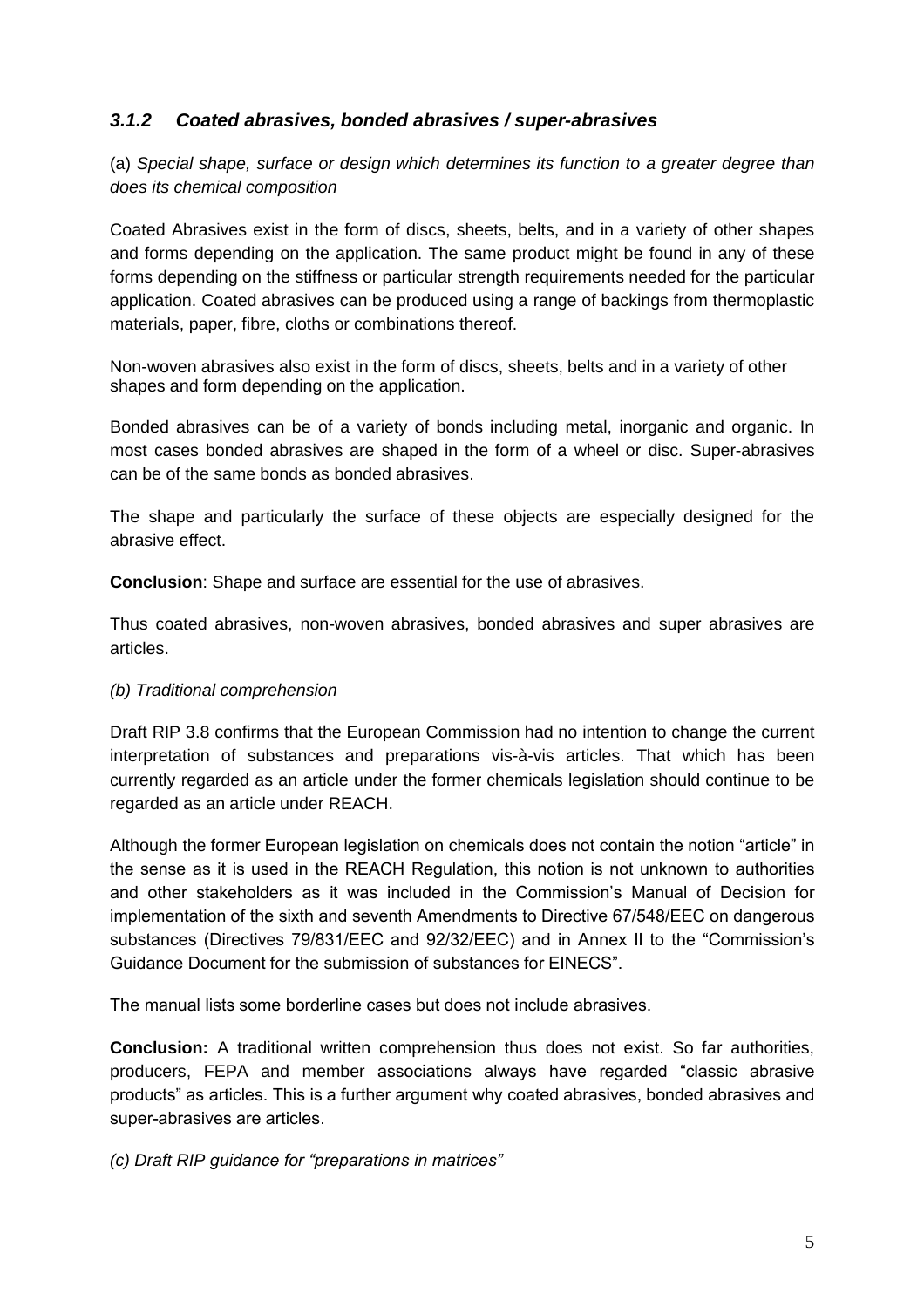Draft RIP 3.8 offers different approaches to assess whether a preparation bonded in a matrix is an article or a preparation according to REACH.

According to Draft RIP 3.8, if the matrix is designed especially for the end use function, the object is to be considered an article. Examples of transformation from preparation to article can be found on page 53 of Draft RIP 3.8. In this definition, final aluminium products after the process of being cut, formed or surface treated are always being classified as articles.

**Conclusion: This further supports the conclusion that coated-, bonded- and superabrasives would be classified as being articles rather than preparations.**



### **3.2 Is there any "release" from abrasive products?**

Abrasive products wear out during the useful life cycle. The abrasion process may lead to the release of one or more substances. Is the release to be classified as being intended under normal or foreseeable conditions of use?



### *3.2.1 Normal or reasonably foreseeable conditions of use*

*Normal condition of use* means the conditions associated with the intended end use function.

Normal conditions of use may be deducible by common sense (imagining someone using the article as it is supposed to be used) or can be derived from user manuals or instructions for use.

As stated above, wear out occurs during the normal regular and foreseen use of abrasive products.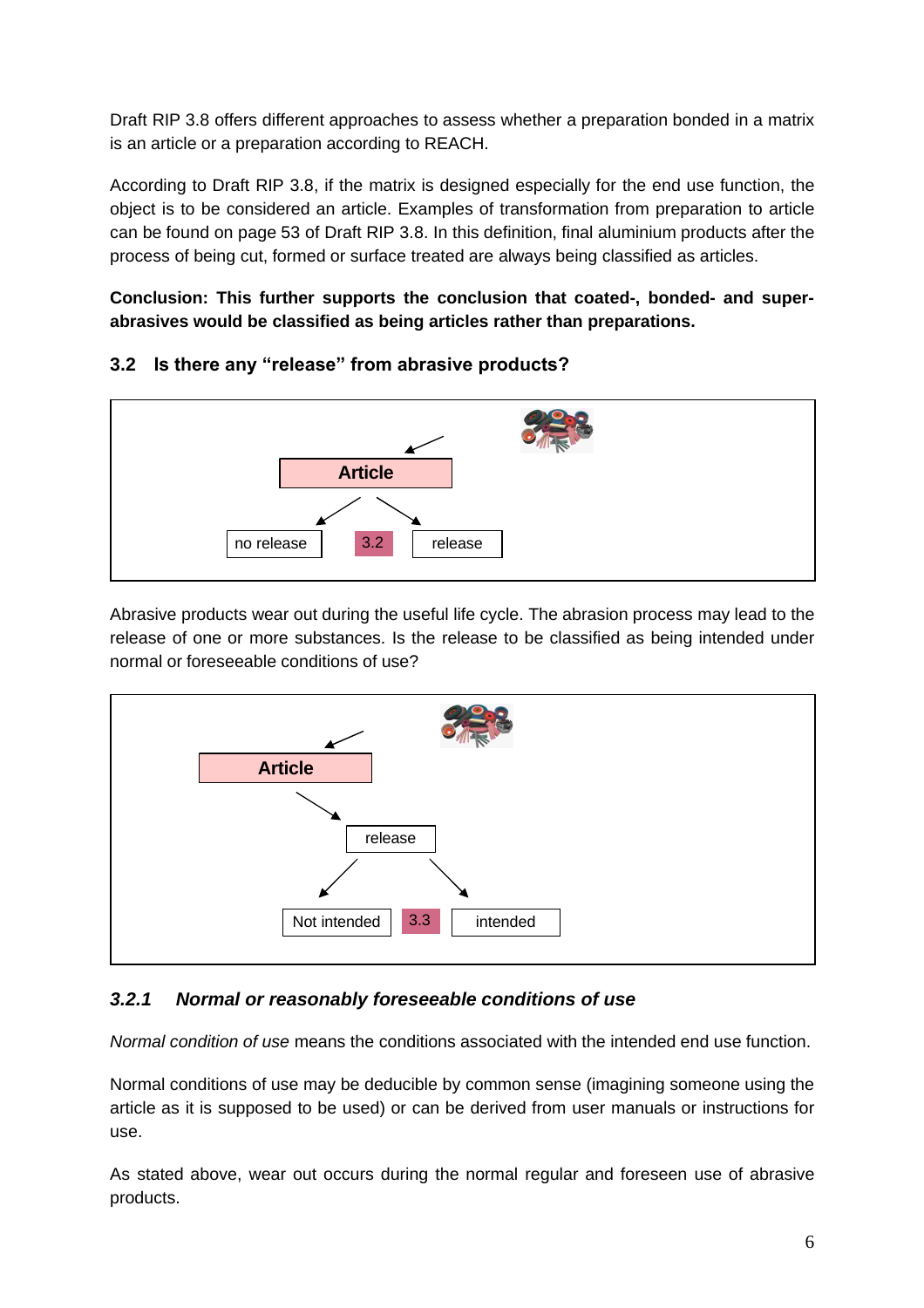*Reasonably foreseeable conditions of use* mean conditions of use outside the use originally intended by the article producer (normal use) but which may be foreseen because of the form, shape or function of that article.

The following conditions are considered reasonably foreseeable:

- "Accidents" of high likelihood, e.g. breakage of a fragile container releasing all of the content (wording is dependent on the article definition). These are to be considered as worst-case situations.
- Uses not in accordance with the function but which can be anticipated because function and appearance of the article also suggests other uses than the intended ones
- Extremely intensive use (e.g. 'a consumer' working with a tool 12 hours a day for three months when building his own house)

Excluded from reasonably foreseeable conditions in situations of professional and industrial uses are:

- Uses, which are clearly and noticeably excluded by the article producer or importer. These uses are to be regarded as use deliberately against the intention.
- Uses, which have been clearly advised to be avoided by means of product design or warning labels.
- Clear misuse.

Within extreme use, there might be an enhanced release of substances from abrasives due to increased wear out.

**Conclusion:** Release from abrasive products may occur under normal and reasonably foreseeable conditions of use.

### *3.3.2 Intended release*

A release of substances from articles is according to Draft RIP 3.8 intended when:

• The release is essential for the end use function of the article or vice versa, without the release of the substances, the article would not work sufficiently.

The release contributes to a quality or minor function of the article, or, in other words the, release contributes to an 'added value' of the article, which is not directly connected to the end use function.

*Example: Intended release in this sense is: Release of perfume from a perfumed eraser (function = to erase, added value / function for convenience = quality to smell good)* 

A release is not considered to be an intended release in the following cases: